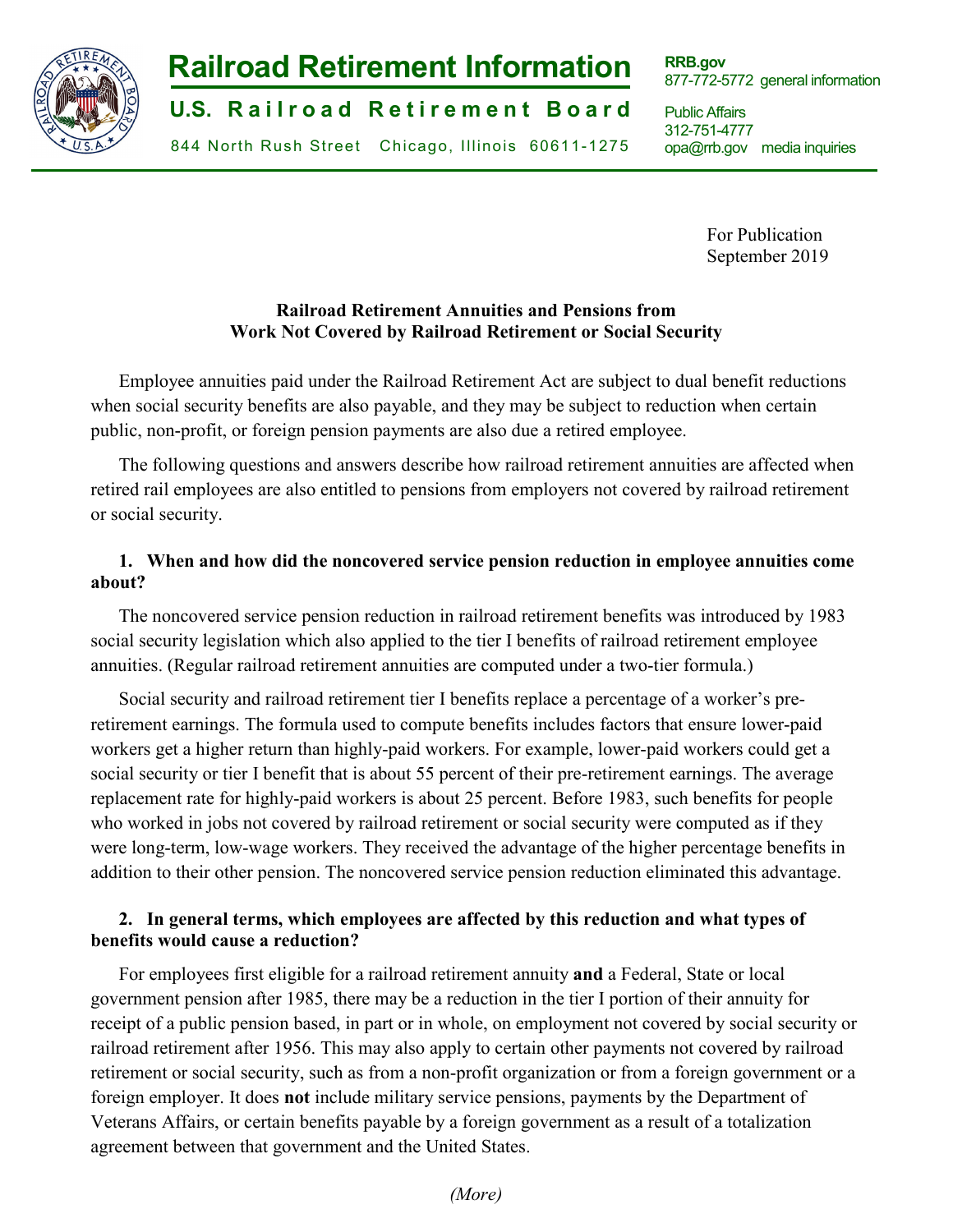#### **3. How is a noncovered service pension reduction applied to the tier I benefit?**

Unlike the dual benefit offset for social security entitlement applied by deducting the amount of the social security benefit from the annuitant's tier I railroad retirement benefit, an alternate factor is used to compute the tier I benefit of annuitants with noncovered service pensions.

A tier I benefit is calculated in the same way as a social security benefit. An employee's creditable earnings are adjusted to consider the changes in wage levels over a worker's lifetime. This procedure, called indexing, increases creditable earnings from past years to reflect average national wage levels at the time of the employee's retirement. The adjusted earnings are used to calculate the employee's "average indexed monthly earnings," and a benefit formula is then applied to determine the gross tier I amount.

An employee's average indexed monthly earnings are separated into three earnings levels. Each level is multiplied by a specified percentage. The first level is multiplied by 90 percent, the second by 32 percent, and the final level by 15 percent. The results are added to obtain the basic tier I benefit rate. For those first eligible in 2019, the gross tier I benefit is equal to: 90 percent of the first \$926 of average indexed monthly earnings, plus 32 percent of the amount of those earnings over \$926 up to \$5,583, plus 15 percent of those earnings in excess of \$5,583.

Beginning with 1986 - for employees subject to the noncovered service pension reduction **-** the 90 percent factor is reduced in increments of 5 percent, providing factors ranging from 85 percent for employees with 29 years of "substantial railroad retirement and/or social security earnings" to 40 percent for those with 20 years (or less) of substantial earnings. Substantial earnings amounts usually vary from year to year. In 2019, earnings of \$24,675 would be considered a year of substantial earnings. In 2009, the figure was \$19,800. In 1999, it was \$13,425, and, in 1989, it was \$8,925. It is important to understand that a year of substantial earnings is not the same as a year of service. (Railroad employees eligible for a noncovered service pension who have 30 or more years of substantial railroad retirement and/or social security earnings are generally exempt from the reduction.)

For employees with relatively low noncovered service pensions, there is a guarantee that the amount of the tier I reduction cannot be more than 50 percent of the pension.

### **4. What is an example of how a noncovered service pension reduction affects an employee's annuity rate?**

An employee born in 1957 is eligible for a noncovered service pension and has 20 years of service. His railroad retirement annuity begins with the first full month he is age 62 and his average indexed monthly earnings are \$1,800. The gross tier I amount, after reduction for the noncovered service pension, would be \$650, rather than the \$1,113 otherwise payable. A reduction for early retirement would also be applied to his annuity.